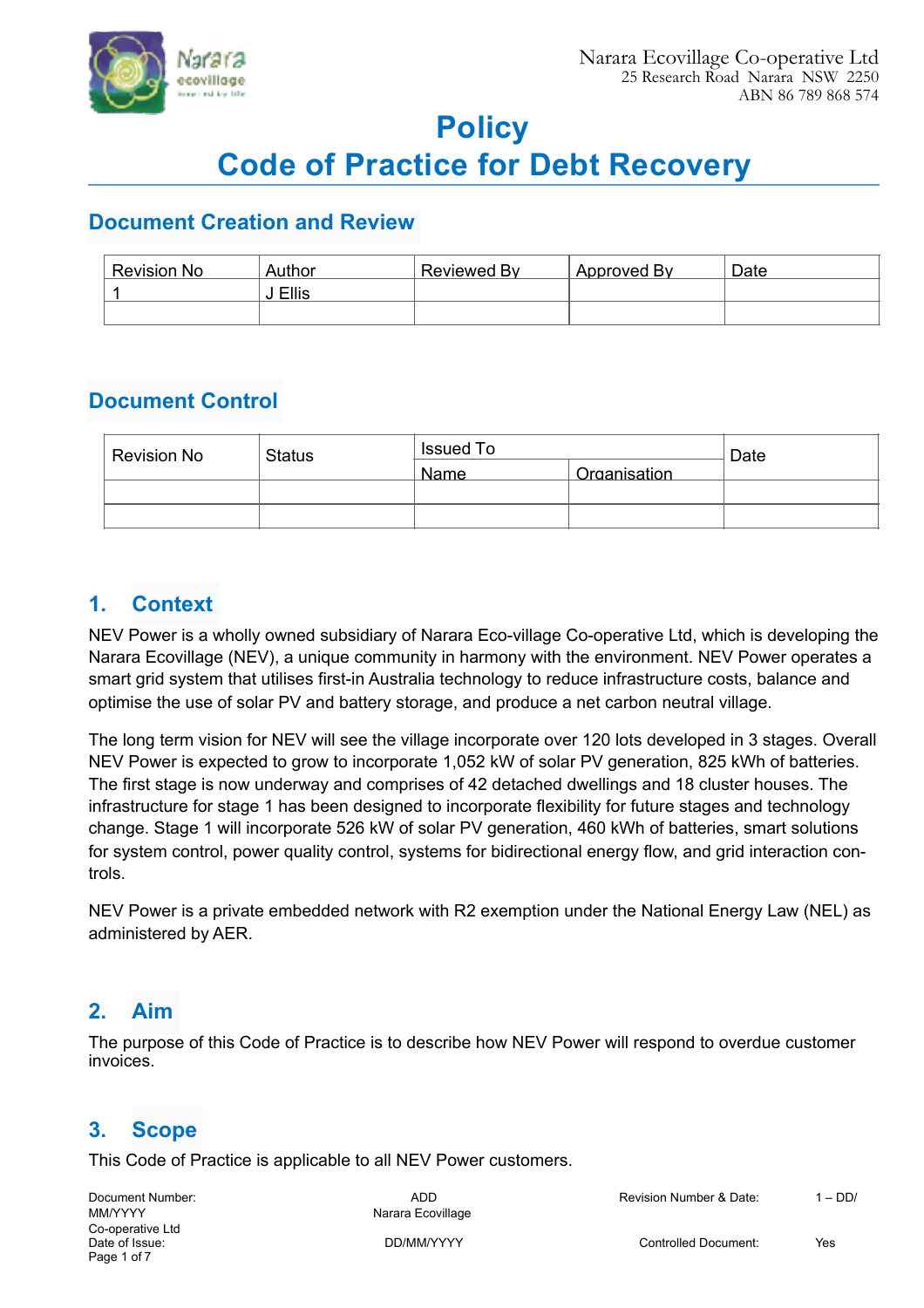# **4. CODE OF PRACTICE**

#### **Energy Agreement**

NEV will put into place an Energy Agreement with each retail customer. Each Energy Agreement will be unique to the scheme, however each agreement will fully define all inclusions and exclusions. The cost to supply the customer will be fully detailed in the Energy Agreement.

The Energy Agreement will nominate invoicing arrangements including frequency and payment terms.

If a customer is having difficulty paying a bill or is concerned about not being able to pay on time, NEV Power will try to reach an achievable agreement with the customer to pay what is owing.

The options may include:

- a short extension of time;
- a payment plan to pay the account in regular instalments over an agreed time-frame;
- a budget plan where regular manageable amounts are debited from the customer's nominated account; or,
- access to a Payment Assistance Scheme that operates through the Ecovillage Benevolent Fund or other local welfare agencies.

### **5. Procedure**

#### **Overdue Invoices**

NEV Power will contact any customer who has not paid an invoice by the due date. Contact will typically be via telephone or by sending a reminder notice by post or email in the first instance.

NEV Power will continue to communicate and work with a customer to resolve any issue or dispute the customer may have with their invoice, and facilitate payment.

#### **Warning Notice:**

At least 7 days prior to taking action for non-payment, NEV will send a payment warning notice that:

- provides information about help that is available to the customer, including information about NEV's payment assistance policy; and
- advises the customer that the payment is overdue and must be paid to avoid legal action or supply restriction; and
- caution that, if legal action is taken or supply restricted, the customer may incur additional costs in relation to those actions
- Advises that NEV Power may charge interest on overdue invoices.

#### **Financial Hardship**

NEV Power is committed to supplying our customers and acknowledge that from time to time, customers may have trouble paying an invoice by the due date.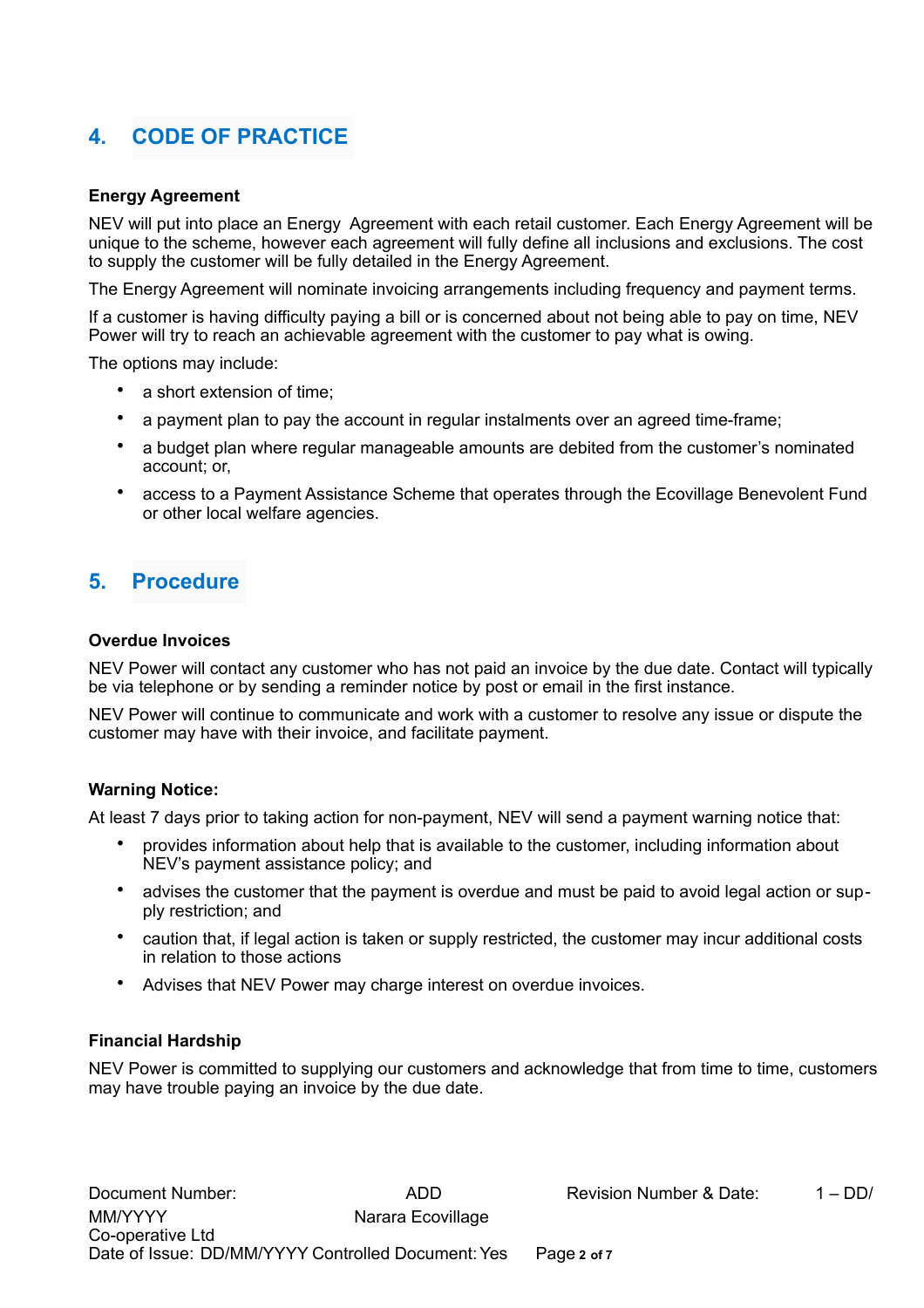Where a customer is unable to pay in invoice due to financial hardship, NEV Power will negotiate reasonable alternate payment terms. Failure to comply with the alternate payment terms may result in restriction of supply or termination of the Energy Agreement.

#### **Unpaid invoices and Restricted Supply**

As a last resort, NEV may restrict the supply of services to a customer and/or take legal action. Any action taken will be within the guidelines provided by AER (Retail) Exempt Selling Guideline – version 5 – April 2018. The relevant sections are copied in the Section 6.

This will happen if:

- more than 14 days have elapsed since the issue of the reminder notice to the customer;
- more than 7 days have elapsed since the issue of the warning notice to the customer;
- NEV Power or its agent has attempted to make contact with the customer by telephone, email or in person, about the non-payment;
- the customer has been notified of the proposed restriction or legal action and the associated costs, including the cost of removing any restriction device; and,
- the customer has;
	- $\circ$  been offered a flexible payment plan and has refused or failed to respond; or
	- $\circ$  agreed to a flexible payment plan and has failed to comply with the agreed arrangement.

NEV Power will not unreasonably restrict or terminate supply to any customer. No action will be taken where there is an active dispute.

Where a notice to restrict supply is given to a customer, the conditions under which supply will be recommenced will be clearly stated.

NEV will not take steps to restrict a customer's service due to non-payment if:

a. it is a Friday, public holiday, weekend, day before a public holiday, or after 3pm; between Christmas and New Year or

b. the customer is registered as medically dependant.

NEV will restore a restricted service within 24hours of becoming aware that the reason for the restriction has been resolved.

#### **Contacting NEV Power**

NEV Power can be readily contacted to discuss invoicing issues via phone, email or post. Contact details are below:

Postal: 25 Research Road, Narara, NSW 2250

Phone: +61 2 4328 1588

Email: [accounts@nararaecovillage.com](mailto:accounts@nararaecovillage.com)

Web: [www.nararaecovillage.com/water](http://www.nararaecovillage.com/water)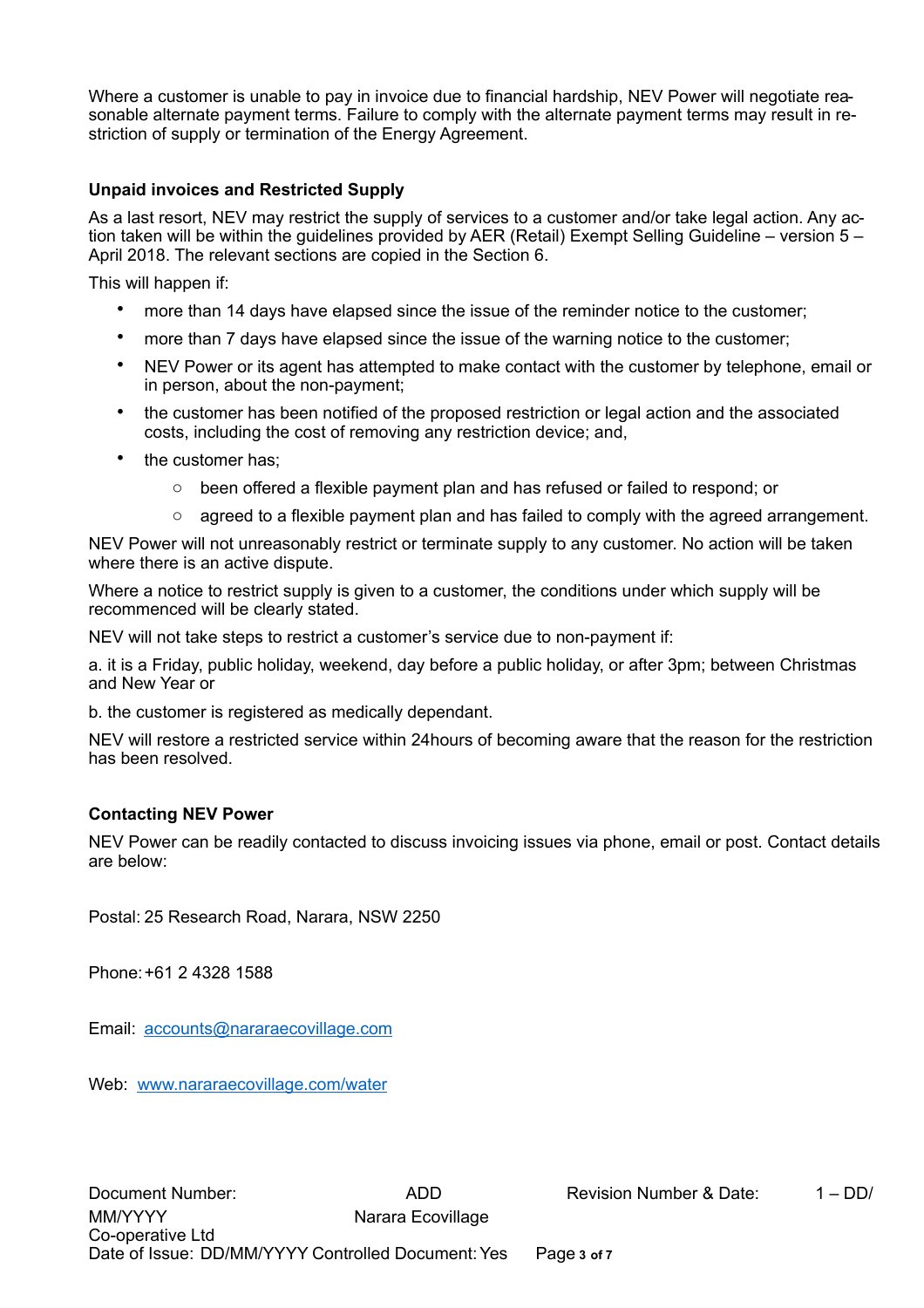#### **Disputes**

Energy Agreements will include a procedure for dispute resolution. Where a customer is not satisfied with the outcome of this process, they may choose to have the process externally reviewed.

The Energy and Water Ombudsman of NSW can be contacted on 1800 246 545. Additional contact details and a description of their services can be found at www.ewon.com.au.

### **6. AER (Retail) Exempt Selling Guideline – version 5 – April 2018**

Condition 9 - Payment difficulties and disconnection or de-energisation

- 1 Where an exempt customer informs the exempt person that they are unable to pay energy bills due to financial difficulty, the exempt person must:
	- offer the exempt customer a payment plan (subject to Condition 12) and
	- direct the exempt customer to the Australian government energy efficiency website or another information resource with energy efficiency advice and
	- ensure that the exempt customer is aware of relevant government or non- government energy rebates, concessions and relief schemes and
	- not charge the exempt customer a late payment fee and
	- not charge the exempt customer a security deposit.
- 2 Subject to Condition 10, an exempt person must not proceed with disconnection or cessation of energy supply to an exempt customer unless the following requirements have been met:
	- the exempt customer has requested disconnection or
	- continuity of supply to the premises would be unsafe or
	- the exempt customer's tenancy/residency/agreement has ended and the exempt customer is vacating the premises or
	- the exempt customer has not paid a bill by the pay-by date, and has not agreed to a payment plan, or having agreed to a payment plan has failed to adhere to the plan and:
- following non-payment by the date specified in the reminder notice, or, in the case of residential customers, the establishment of more flexible payment terms, the exempt person has given the exempt customer a disconnection warning notice informing the exempt customer that disconnection may occur if payment of the outstanding bill is not made by a date at least 6 business days from the date of issue of the warning notice and
- the exempt person has, after issuing the disconnection warning notice, used its best endeavours to contact the customer in person or by telephone in connection with the failure to pay and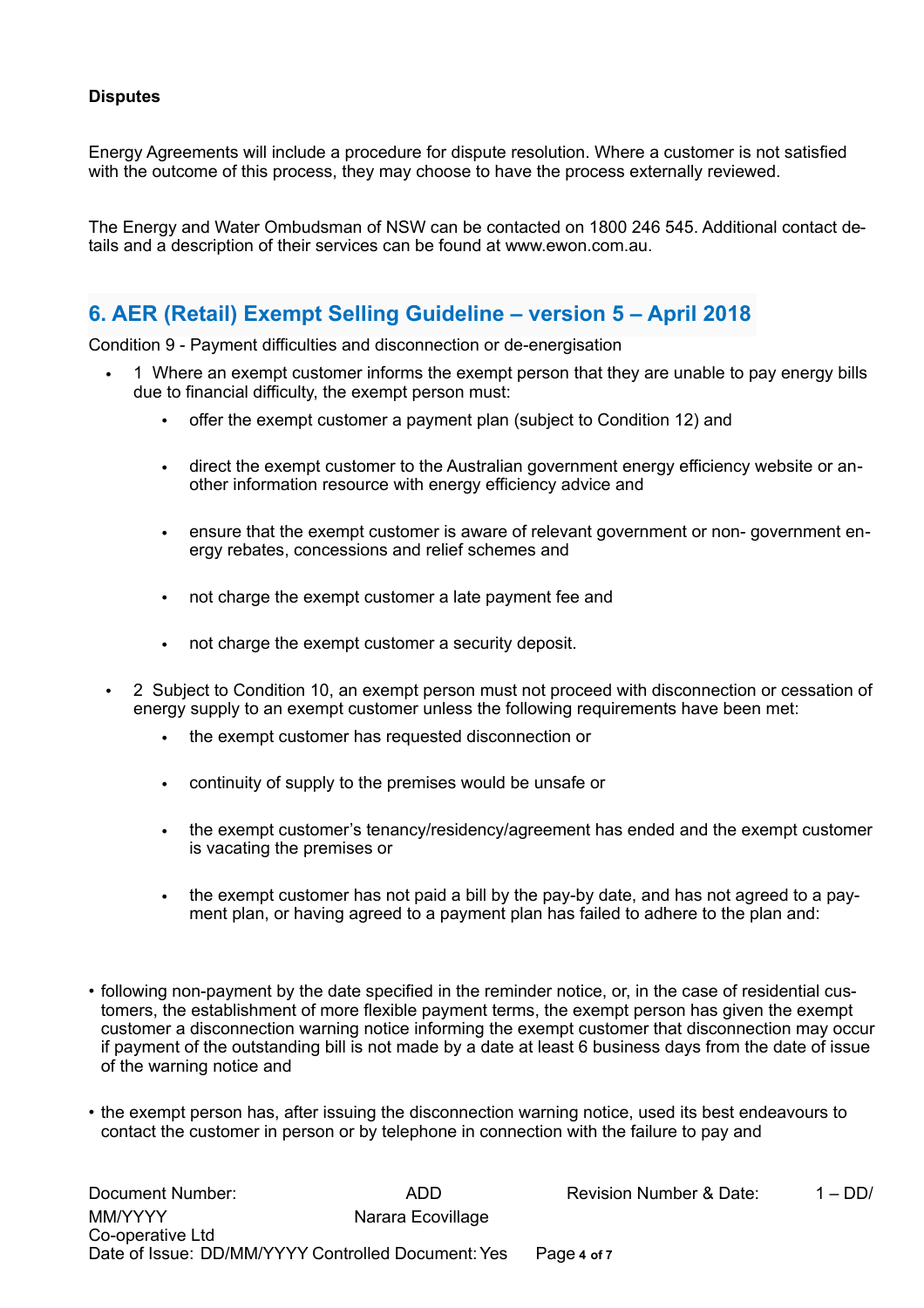- the exempt customer has, by the date specified in the disconnection warning notice, refused or failed to take any reasonable action towards settling the debt.
	- 3 A reminder warning issued pursuant to condition 9(2)(d)(i) must:
		- state the date of its issue and
		- state the date on which the reminder notice period ends and
		- include details of the exempt seller's telephone number for complaints and disputes.
	- 4 A disconnection warning notice issued pursuant to condition 9(2)(d)(ii) must:
		- state the date of its issue and
		- state the date on which the disconnection warning period ends and
		- inform the exempt customer of applicable re-connection procedures and (if applicable) that a charge will be imposed for reconnection and
		- include details (where applicable) of the existence and operation of the energy ombudsman, including contact details and
		- include contact details for the exempt seller.
	- 5 Where an exempt customer is disconnected in accordance with paragraph 2(b) of this condition, the exempt person must use its best endeavours to notify the exempt customer in person or by telephone prior to the disconnection, and must arrange for reconnection of the premises as soon as practicable.
	- 6 This condition does not apply where state or territory legislation sets out the process and requirements for the disconnection or cessation of energy supply by the exempt person on the basis that they are a landlord, body corporate or similar.
	- 7 This condition does not apply to interruptions under conditions 18 and 19.

Condition 10 - When disconnection or de-energisation is prohibited

1 An exempt person must not disconnect or cease energy supply to an exempt customer's premises where:

a. a person residing at the exempt customer's premises requires life support equipment that depends on energy for its operation or an application has been made by or on behalf of the exempt customer for assistance to an organisation responsible for a rebate, concession or relief available under any government or non-government funded energy charge rebate, concession or relief scheme and a decision on the application has not been made or

- the exempt customer has made a complaint directly related to the proposed reason for disconnection or de-energisation to the exempt person, the energy ombudsman or another relevant external dispute resolution body and the complaint remains unresolved or
- the disconnection or de-energisation would occur on:

| Document Number:                                   | ADD               | <b>Revision Number &amp; Date:</b> | $1 - DD/$ |
|----------------------------------------------------|-------------------|------------------------------------|-----------|
| MM/YYYY                                            | Narara Ecovillage |                                    |           |
| Co-operative Ltd                                   |                   |                                    |           |
| Date of Issue: DD/MM/YYYY Controlled Document: Yes |                   | Page 5 of 7                        |           |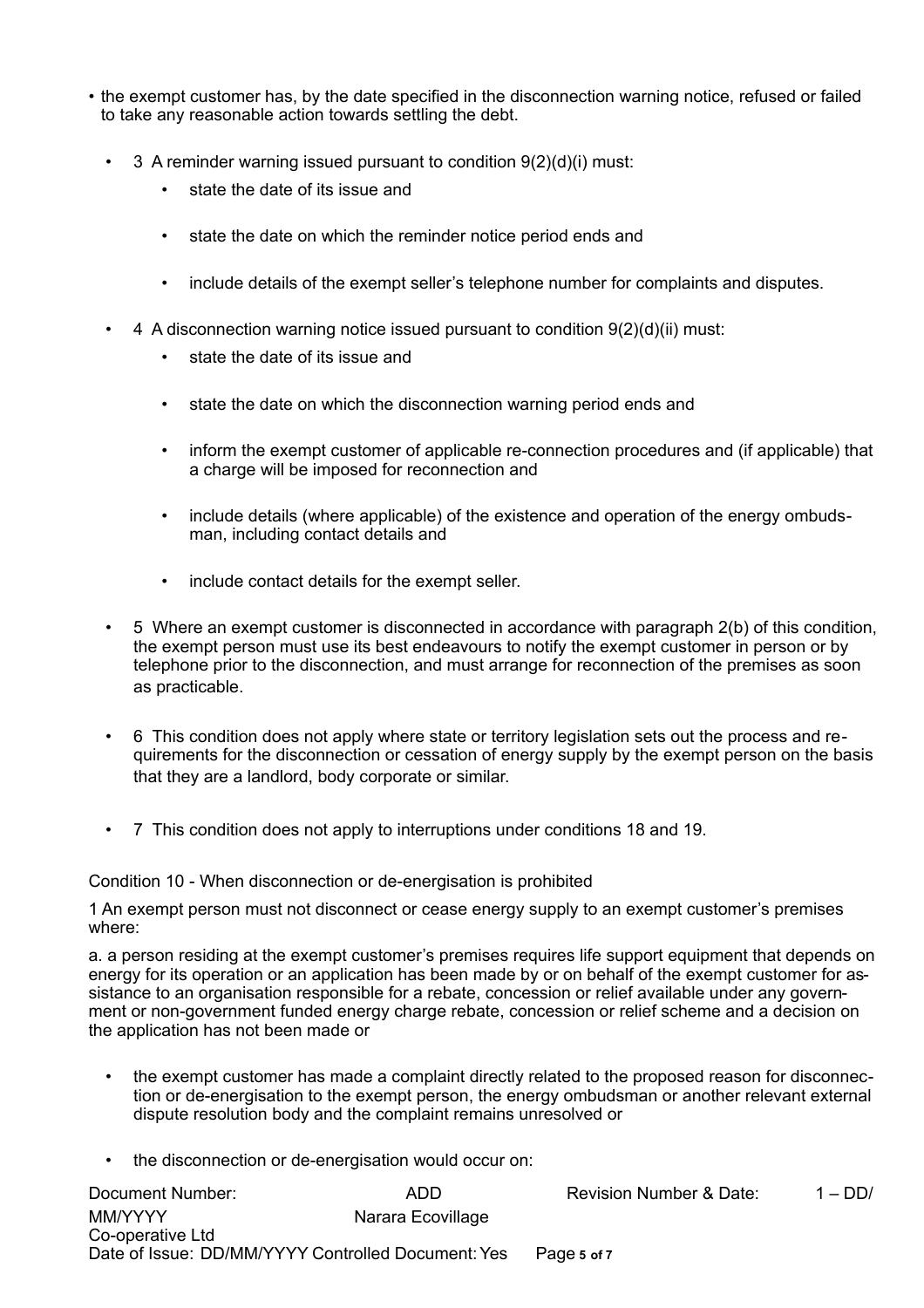- i. a business day before 8am or after 3pm or
- ii. a Friday or the day before a public holiday or
- iii. a weekend or a public holiday or
- iv. the days between 20 December and 31 December (inclusive) in any year.
- 2 For electricity, the exempt person must contact its distributor to ask whether disconnection of a retail customer in the relevant jurisdiction would be prohibited on that day due to extreme weather conditions. Where the distributor confirms that the disconnection of a retail customer would be prohibited on that day, the exempt person must not disconnect the exempt customer's premises.
- 3 This condition does not apply where the exempt customer has requested disconnection.
- 4 This condition does not apply where continuity of supply to the premises would be unsafe.
- 5 This condition does not apply where the energy supply agreement between the exempt person and exempt customer has been terminated.

#### Condition 11 - Reconnection or re-energisation

1. Where an exempt customer is disconnected in accordance with conditions 9 and 10 and the customer makes a request for reconnection, the exempt person must reconnect the premises as soon as practicable after a request for reconnection is made. A request for reconnection may be made ten business days after disconnection, or as soon as the matter that led to the disconnection is rectified, and

- any charges for reconnection are paid and
- if the exempt customer still has outstanding amounts owed under the exempt customer's energy account, the customer agrees to enter into a payment plan with the exempt seller.<sup>47 48</sup> Subject to condition 11(1), the exempt person must reconnect the premises (or, where required, arrange with the distributor to reconnect the premises) as soon as practicable, and no later than two business days from when the request was made.
- 1. Subject to condition 11(1), the exempt person cannot refuse to supply an exempt customer on the grounds that they owe outstanding amounts on their energy account.

#### Condition 12 - Payment plans

- 1. An exempt person must offer flexible energy payment options to an exempt customer who has identified themselves as being in financial difficulty. Flexible payment options may include arrangements for a payment plan.
- 2. In establishing a payment plan the exempt seller must have regard to:
	- the exempt customer's capacity to pay and
	- any outstanding amounts owed by the exempt customer and